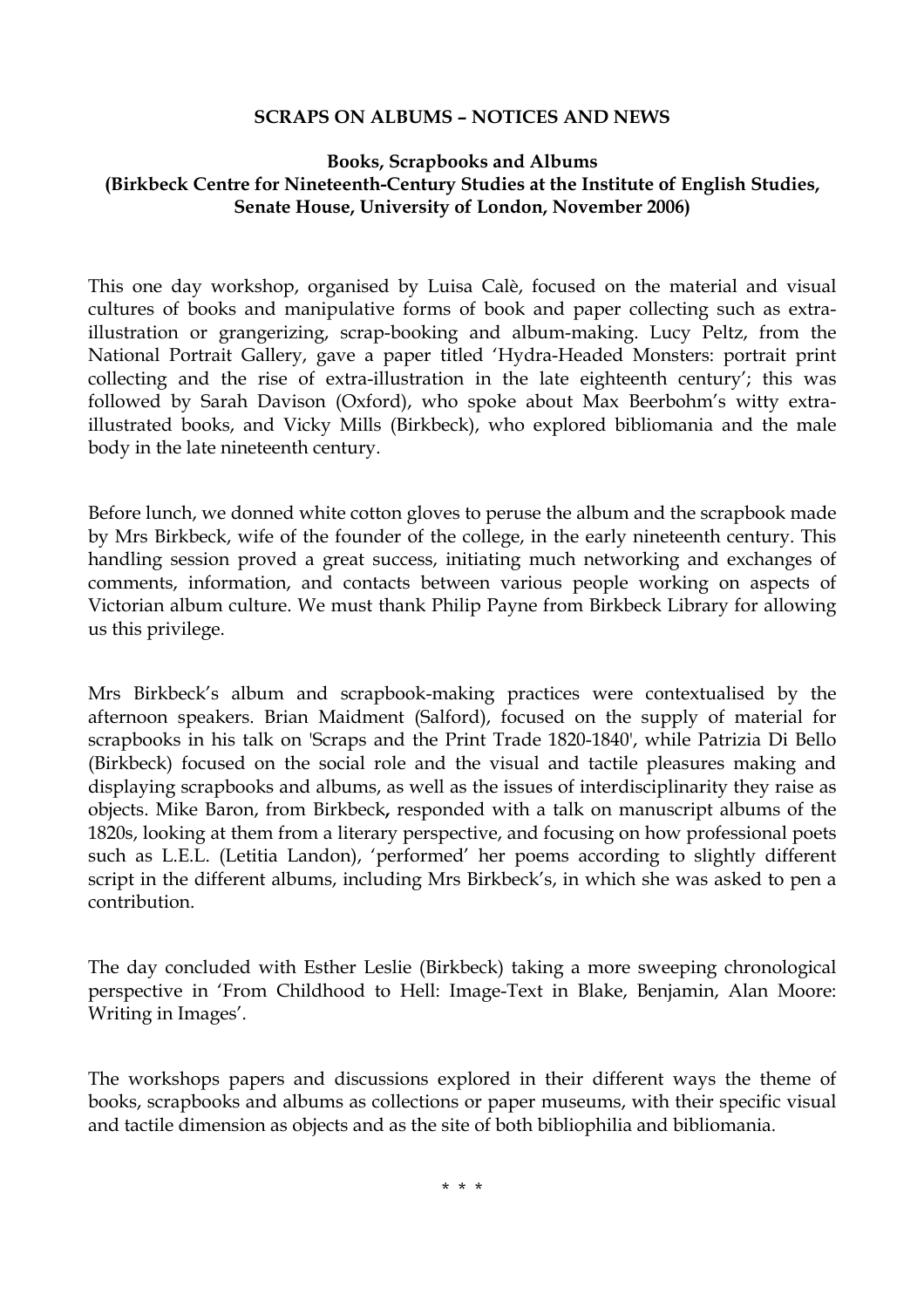After the workshop, the editor received the following e-mail from one of the participants:

**Date:** Mon 6 Nov 11:25:41 GMT 2006 **From:** "Morgan, Dr S.J." **Subject:** Birkbeck Album **To:** "p.dibello" <p.dibello@bbk.ac.uk>

Dear Patrizia,

Sorry I didn't have a chance to talk to you properly at the excellent workshop on Saturday.

One of the reasons for my interest in the Birkbeck album is because of my work for the Letters of Richard Cobden Project at UEA, where I was Research Officer for a number of years - I came across many autograph albums while working for the project.

While I didn't get to go through the whole album on Saturday, I am assuming there aren't any letters from Cobden in it - however, I did find a signature, dated 10 June 1854. Having just checked through Cobden's correspondence for that month, I discovered a letter to his wife Catherine, dated 12 June, recounting his encounter with the 'old lady', on a visit to Miss Birkbeck to discuss the qualities of a governess for Cobden's daughters.

The letter is in the Cobden Papers, West Sussex Record Office, Add.MS 6016, folios L143-145. Below is the relevant excerpt:

'On my way at 5 oclk I called on Miss Birkbeck but she was at Church. - I found myself however in the hands of the old lady who certainly is a very strange being. - She talked upon all sorts of things, & in the most incoherent way. - Amongst others, she went into particulars about the governess, but I could make neither beginning, end, nor middle, of what she said.'

Cobden dates his visit 11 June - I don't think the date next to the signature is in Cobden's hand, so it might have been added later and mis-remembered.

I just thought you may be interested - the possible mental infirmity Cobden hints at may throw some light on the degeneration of the album itself into a mere collection of signatures. Incidentally, do you know when Mrs Birkbeck died? The ODNB entry on her husband just says 'in or after 1851', which is ridiculously vague and clearly too early given Cobden's letter.

With best wishes,

Simon Morgan

Dr Simon Morgan School of Historical Studies University of Leicester Leicester LE1 7RH

If any of the readers has any snippets of information concerning this or other album collections, please get in touch with the editor as we will be very happy to include them in future issues of 'scraps on the albums'.